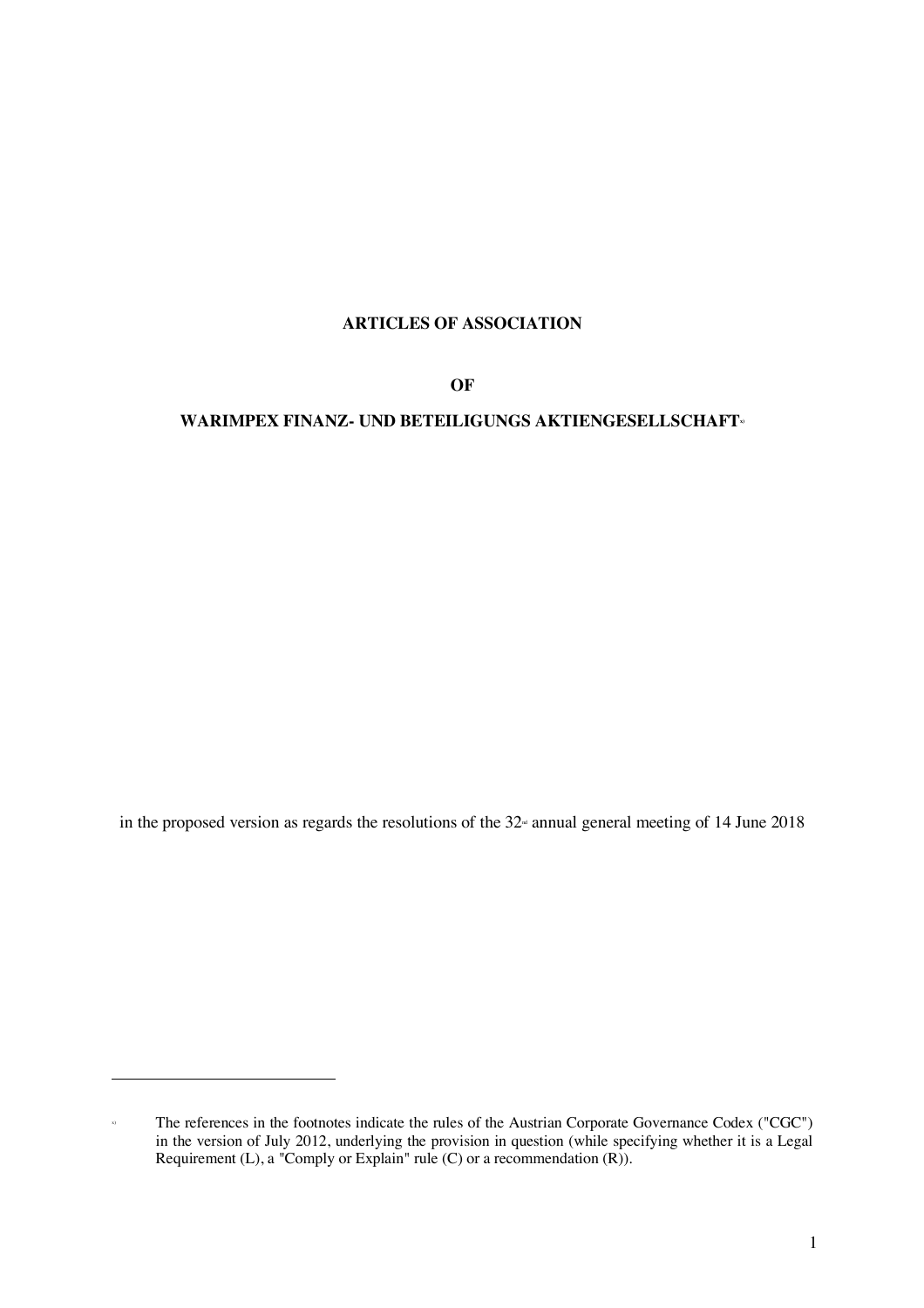### **I. General Provisions**

### **1. Business Name**

The business name of the stock corporation is Warimpex Finanz- und Beteiligungs Aktiengesellschaft.

### **2. Registered Office**

The company's registered office is in Vienna.

### **3. Object of Business**

**3.1** The object of business of the entity is

- a) to purchase and develop as well as to sell, administer and dispose of real property of all kinds
- b) to lease and rent real property of all kinds as well as the operation of hotels on its own or by third parties
- c) to broker foreign and domestic self-financing and leasing transactions to the extent permitted by law
- d) investment in foreign and domestic enterprises, especially in those whose business purpose is the commercial exploitation as well as administration of land and buildings
- e) carrying out foreign and domestic general contracting and property development activities
- f) assuming functions of representation and representative offices
- g) carrying out any other auxiliary transactions adequate for the support of the above designated object of business
- h) trading in goods of all kinds

**3.2** The company is entitled to perform any transactions or take any measures necessary or useful to achieve its object of business, in particular the acquisition of property, the establishment of foreign or domestic branch offices and subsidiaries, as well as shareholding in other companies, except in the form of banking transactions. The company is entitled to realise its business purpose by means of subsidiaries and affiliated companies.

### **4. Public Notices**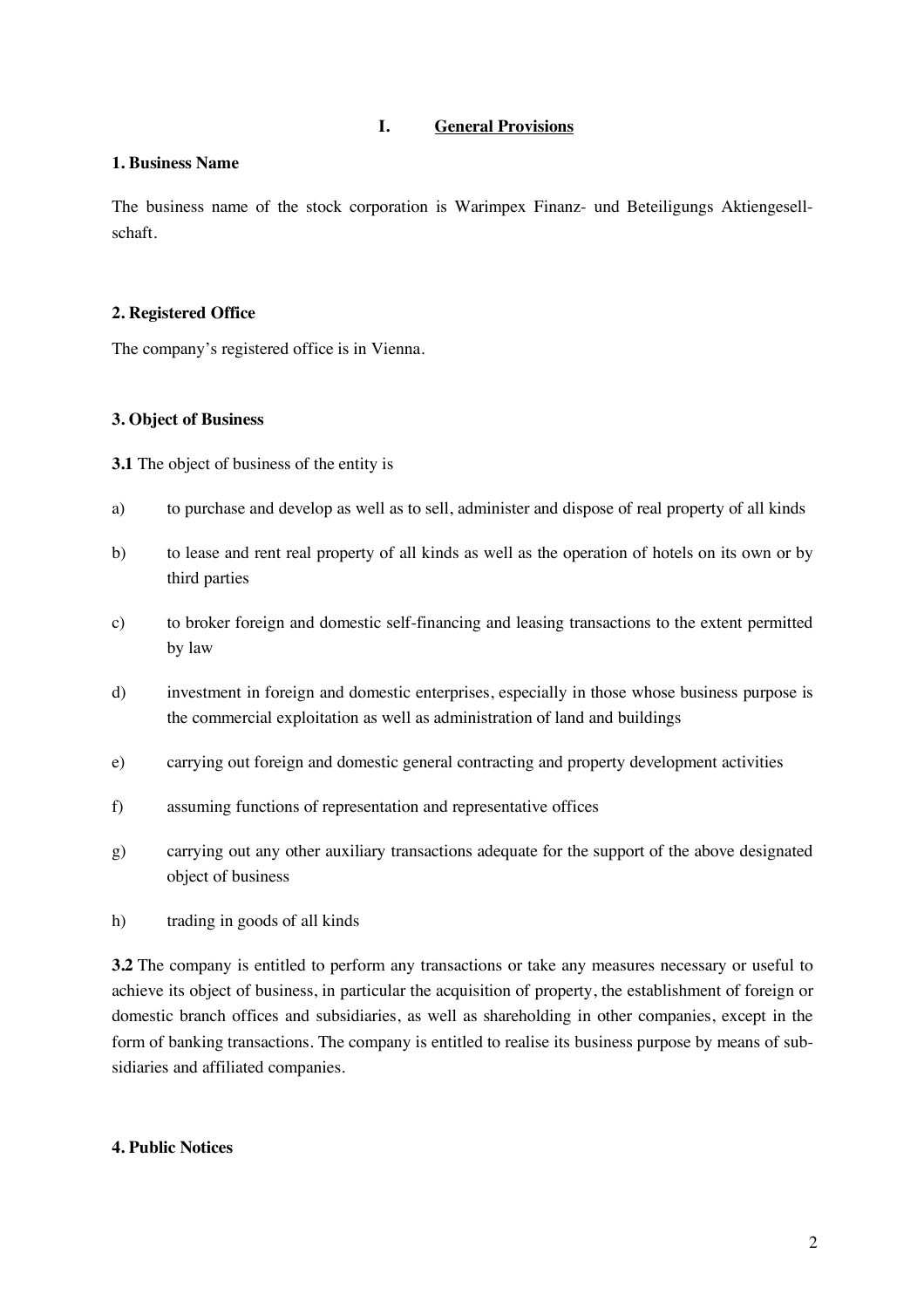Public notices of the company, to the extent that and in cases where required by the Austrian Stock Corporation Act, shall be made in the Official Gazette of the "Wiener Zeitung". All other announcements by the company shall comply with the relevant legal regulations. All announcements shall also be made available on the company's website.

#### **II. Share Capital and Shares**

#### **5. Share Capital**

**5.1** The company's share capital amounts to EUR 54,000,000.00.

**5.2 a)** Pursuant to section 159 para 2 item 1 Austrian Stock Corporation Act the share capital shall be conditionally increased by up to EUR 5,179,828.00 through the issue of up to 5,179,828 new, ordinary bearer shares. The conditional share capital increase shall only be implemented where the holders of the convertible bonds, issued on the basis of the resolution passed on 31 May 2007, exercise the conversion right for shares of the Company attached to the convertible bonds. The management board is authorised, upon the approval of the supervisory board, to determine the details of the execution of the conditional share capital increase (in particular the issue price, the rights attached to the shares and the time from which on such shares carry dividend rights). The supervisory board is authorised to amend the articles of association as required due to the issue of shares on the basis of the conditional increase in the share capital ("conditional capital 1").

**5.2 b)** Pursuant to section 159 para 2 item 1 Austrian Stock Corporation Act the share capital shall be conditionally increased by up to EUR 9,000,000.00 through the issue of up to 9,000,000 new, ordinary bearer shares. The conditional share capital increase shall only be implemented where the holders of the convertible and/or option bonds, issued on the basis of the resolution passed on 11 June 2012, exercise the conversion right for shares of the Company attached to the convertible bonds. The management board is authorised, upon the approval of the supervisory board, to determine the details of the execution of the conditional share capital increase (in particular the issue price, the rights attached to the shares and the time from which on such shares carry dividend rights). The supervisory board is authorised to amend the articles of association as required due to the issue of shares on the basis of the conditional increase in the share capital ("conditional capital 2").

**5.2 c)** Pursuant to section 159 para 2 item 1 Austrian Stock Corporation Act the share capital shall be conditionally increased by up to EUR 9,000,000.00 through the issue of up to 9,000,000 new, ordinary bearer shares. The conditional share capital increase shall only be implemented where the holders of the convertible and/or option bonds, issued on the basis of the resolution passed on 19 June 2013, exercise the conversion right for shares of the Company attached to the convertible bonds. The management board is authorised, upon the approval of the supervisory board, to determine the details of the execution of the conditional share capital increase (in particular the issue price, the rights attached to the shares and the time from which on such shares carry dividend rights). The supervisory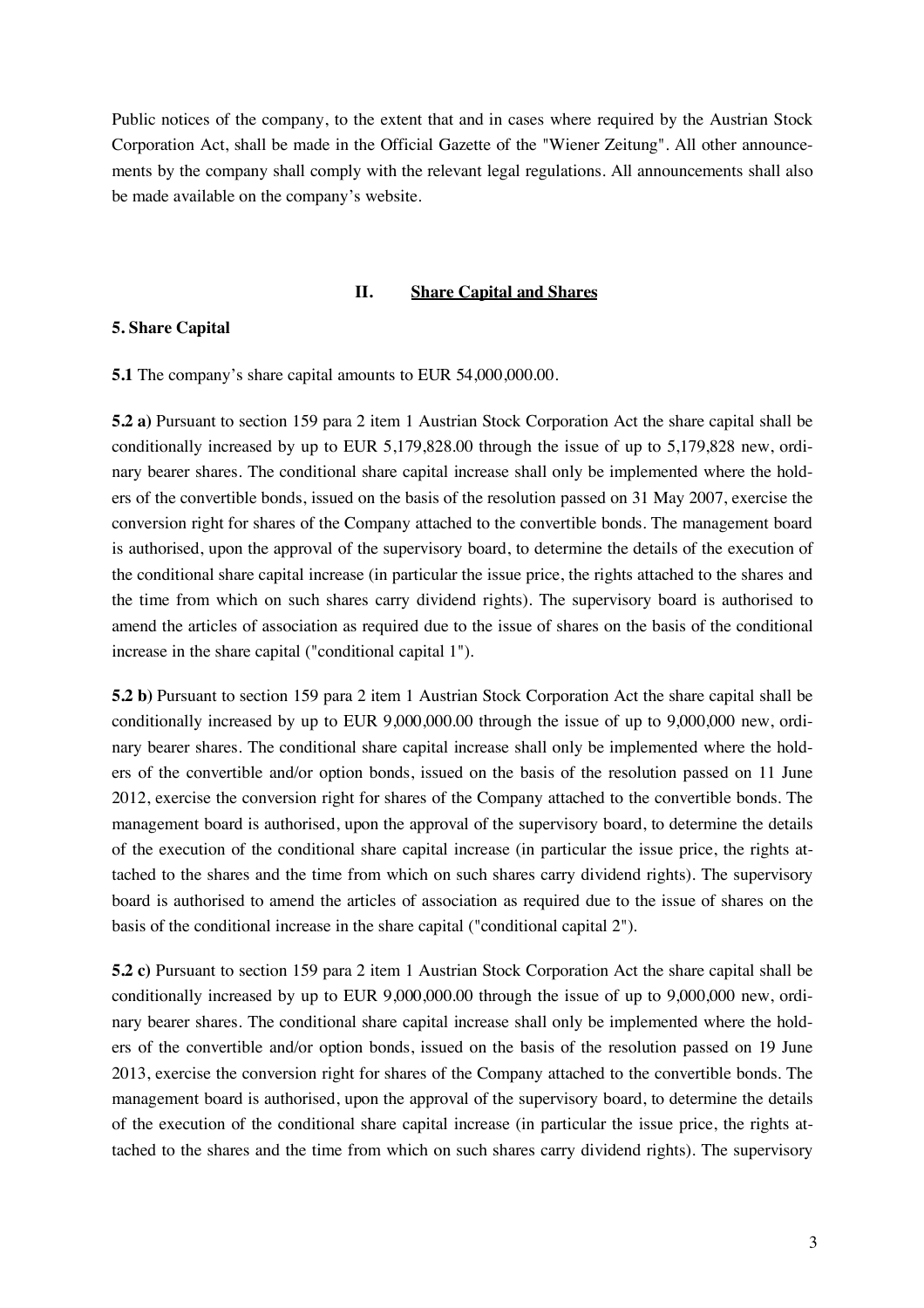board is authorised to amend the articles of association as required due to the issue of shares on the basis of the conditional increase in the share capital ("conditional capital 3").

**5.2 d)** Pursuant to section 159 para 2 item 1 Austrian Stock Corporation Act the share capital shall be conditionally increased by up to EUR 9,000,000.00 through the issue of up to 9,000,000 new, ordinary bearer shares. The conditional share capital increase shall only be implemented where the holders of the convertible and/or option bonds, issued on the basis of the resolution passed on 14 June 2018, exercise the conversion right for shares of the Company attached to the convertible bonds. The management board is authorised, upon the approval of the supervisory board, to determine the details of the execution of the conditional share capital increase (in particular the issue price, the rights attached to the shares and the time from which on such shares carry dividend rights). The supervisory board is authorised to amend the articles of association as required due to the issue of shares on the basis of the conditional increase in the share capital ("conditional capital 4").

**5.3** Pursuant to section 169 Austrian Stock Corporation Act the management board is authorised within five years of the entry of the respective amendment to the articles of association in the companies register to increase the share capital by up to EUR 5,400,000.00 by issuing up to 5,400,000 new, nopar value, ordinary bearer shares against cash payment and/or contribution in kind, also in one or several tranches, also with the partial or total exclusion of subscription rights, and to determine the issue price as well as the conditions for the issue in accordance with the supervisory board. Further the supervisory board is authorised to adopt amendments to the articles of association due to the issue of shares with regard to the exercise of the authorised capital.

### **6. Shares**

**6.1** The share capital is divided into 54,000,000 no-par value shares.

**6.2** The shares are made out to the bearer.

**6.3** If, in the event of a capital increase, the resolution to increase the capital does not specify whether the shares shall be made out to the bearer or be registered, then they shall be made out to the bearer.

**6.4** Claims of shareholders regarding securitisation of their shares are hereby excluded. Materialisation of a plurality of individual shares through a collective document (global share certificate) is permissible.

**6.5** The form and content of the share certificates as well as profit-sharing certificates and certificates of renewal coupons shall be established by the management board. The same applies to collective certificates and bonds, interest coupons, and option certificates.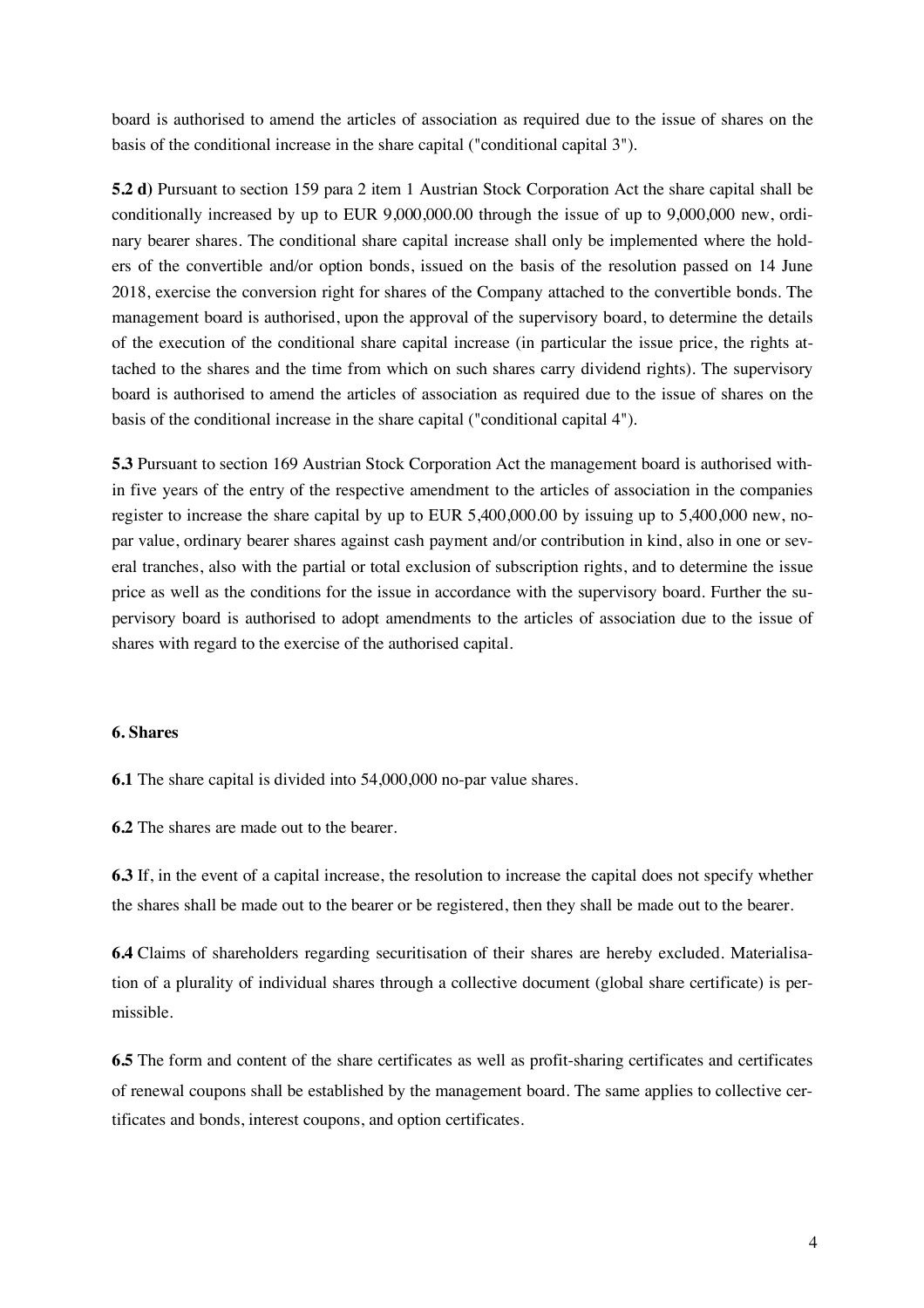### **III. Management Board**

### **7. Composition and Representation**

**7.1** The management board consists of two to four people.

**7.2** The supervisory board appoints the management board members and removes them.<sup>1</sup>

**7.3** The supervisory board may appoint a chairperson and a deputy chairperson from the members of the management board.

**7.4** The company is represented by two management board members jointly or by a single management board member together with a "Prokurist.

### **8. Duties and Internal Order**

**8.1** The management board shall have sole responsibility for managing the company, thereby serving the benefit of the entity, under consideration of the interests of the shareholders, the employees and the public interest.<sup>2</sup>

**8.2** The supervisory board shall issue rules of procedure for the management board and specify therein the following provisions in particular:

- a) the allocation of transactions within the management board;
- b) the designation of transactions that, in addition to the cases stipulated by law, require its approval; to the extent stipulated by law, the supervisory board shall also set quantitative limits up to which the supervisory board's approval is not necessary.

**8.3** The management board shall report to the supervisory board as follows:<sup>3</sup>

a) The management board shall inform the supervisory board regularly, promptly and completely of all issues relevant to the course of business, including the risk situation and risk management in the company and in the most relevant group companies.

l

Regel Nr. 33 CGK (L).

Regel Nr. 13 CGK (L).

Regel Nr. 9 CGK (L).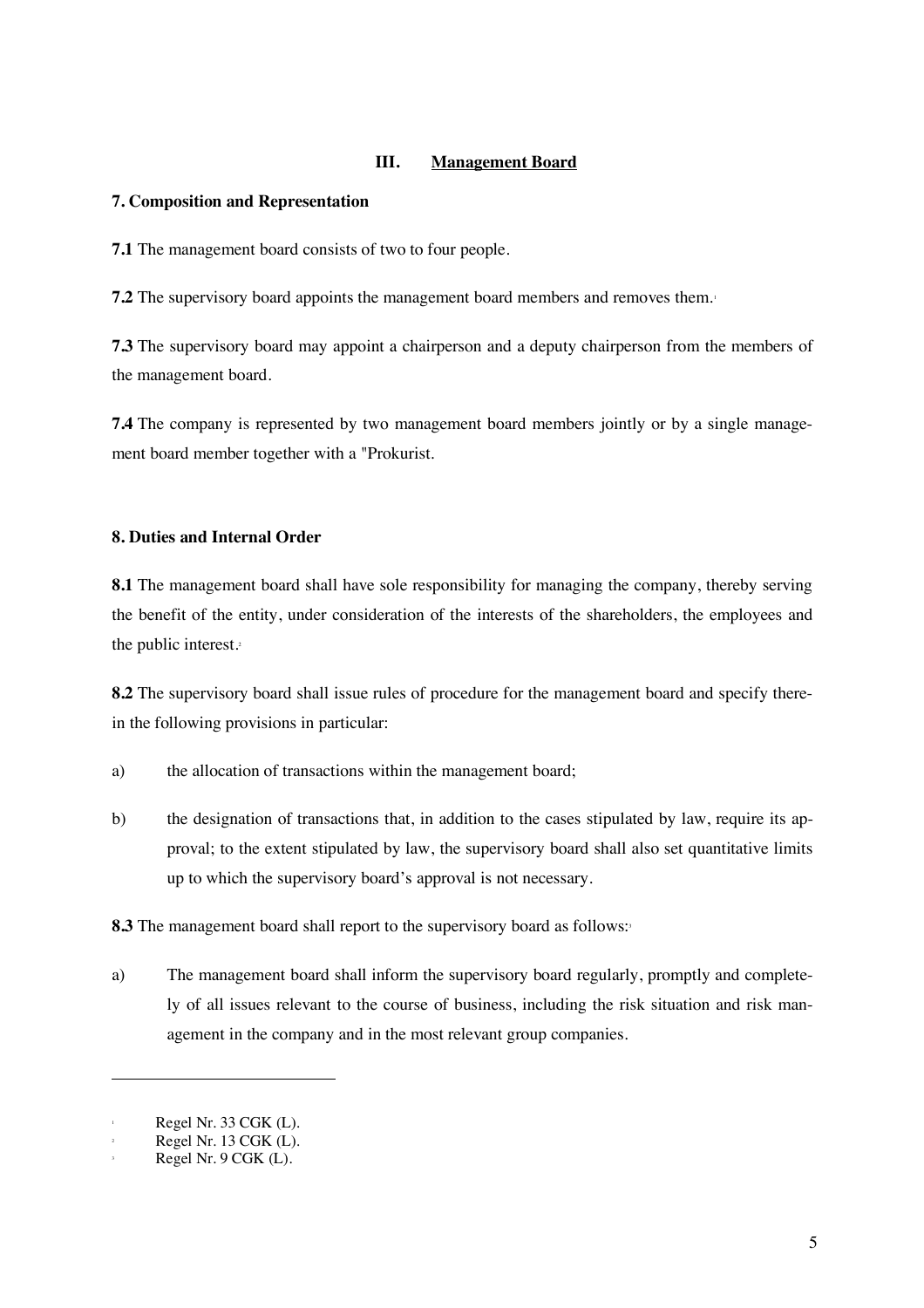- b) The management board shall report to the supervisory board at least once annually in writing on the fundamental issues of the future business policy of the company, as well as the future trend in the financial, assets and profits position, based on a forecast (annual report).
- c) The management board shall, moreover, report to the supervisory board regularly, at least quarter-annually, in writing, on the course of business and the position of the company in comparison to the forecast, taking into account future developments (quarterly report).
- d) In case of an event of major significance, the chairperson of the supervisory board shall be informed immediately orally or in writing; furthermore, the supervisory board shall be immediately informed orally or in writing of any circumstances that may have a material impact on the profitability or liquidity of the company, in particular, significant deviations from the target figures, (special report).
- e) In addition, the management board shall report to the supervisory board on the companies of the group.

### **9. Adoption of Resolutions**

**9.1** The management board adopts resolutions with a simple majority. Abstentions shall be considered as non-votes.

**9.2** If the management board resolutions are not adopted unanimously, then, if a management board member has been appointed chairperson, the management board chairperson shall have the casting vote.

**9.3** The management board shall adopt its resolutions free from self-interest and the interests of controlling shareholders, in a competent manner and as prescribed by law, the articles of association and the rules of procedure for the management board.4

### **IV. Supervisory Board**

**10. Composition**

Regel Nr. 22 CGK (L).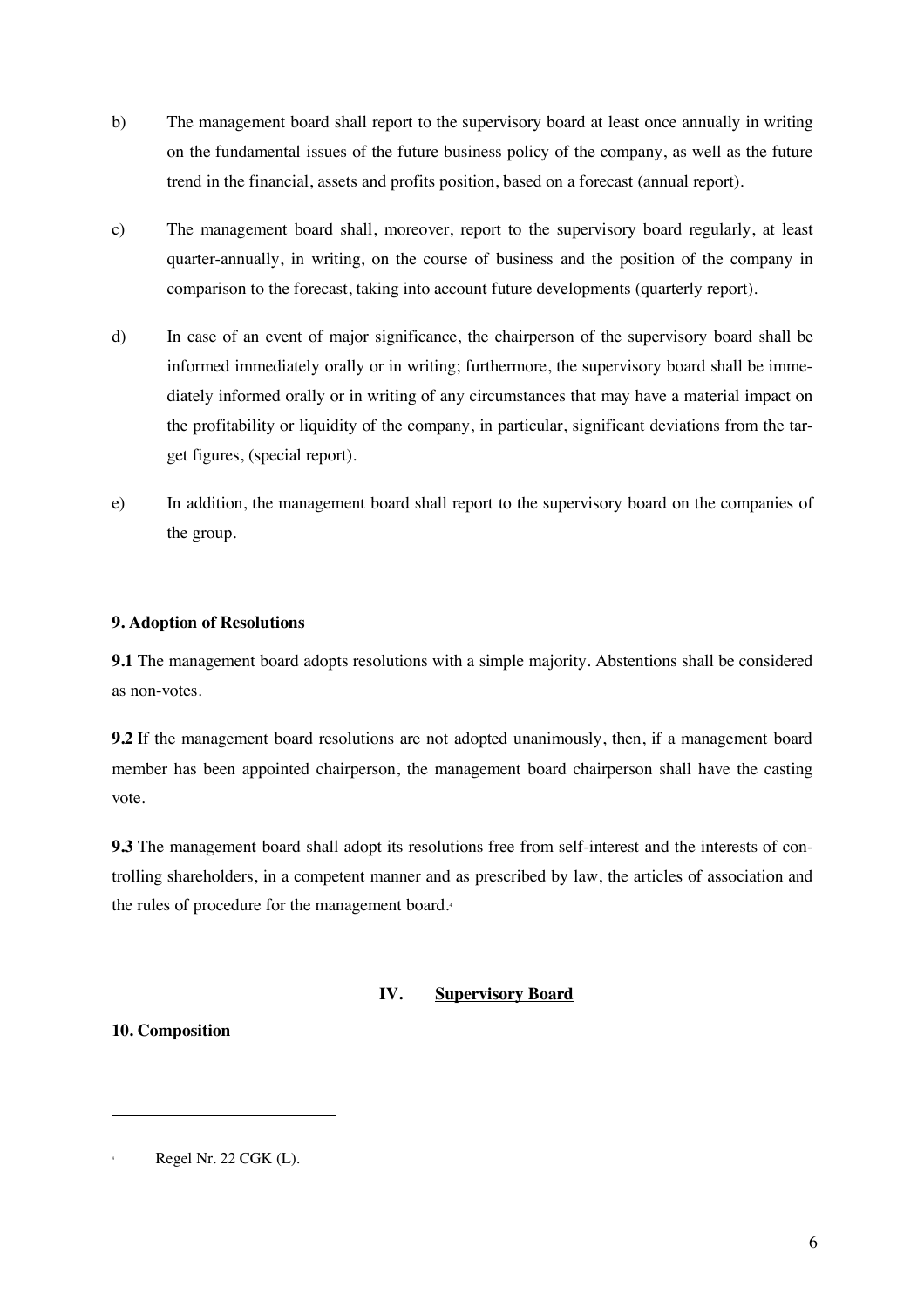**10.1** The supervisory board consists of three to eight members elected by the general meeting of shareholders and the members delegated pursuant to § 110 Labour Constitutional Act.

**10.2 2** As far as the general meeting of shareholders does not pass a resolution stipulating the contrary, the supervisory board members are elected for the maximum legal duration. A re-election is permitted.

**10.3** If an elected supervisory board member retires prematurely, elections for a replacement for the remainder of the departing member's term of office shall, if possible, be held no later than the following general meeting. The election of a replacement shall be held without delay if the departure of an elected member reduces the number of elected members to less than four.

**10.4** Each supervisory board member may resign from office upon four weeks' notice, also without demonstrating good cause, by sending a registered letter to the supervisory board chairperson or, in case of absence, to the deputy chairperson.

10.5 The supervisory board shall elect a chairperson and a deputy chairperson from among its members. Insofar as the supervisory board does not pass a resolution to the contrary, the appointment shall be made for their entire terms of office as members of the supervisory board. In the event that either of the appointments expires, elections for replacement shall be held without delay. A re-election is permitted.

### **11. Duties and Internal Order**

**11.1** The supervisory board shall oversee the activities of the management board. The supervisory board shall fulfil those duties as prescribed by law and by the articles of association. It is the duty of the supervisory board not only to supervise the management board but also to support it in governing the entity and, in particular, in making decisions of fundamental significance.<sup>5</sup>

**11.2** The supervisory board shall adopt rules of procedure, which shall stipulate disclosure and reporting obligations of the management board, also with regard to subsidiaries, unless these obligations are defined in these articles of association or in the rules of procedure for the management board.6

**11.3** The supervisory board may establish committees from among its members. Its duties and powers shall be specified in the rules of procedure; the committees may be appointed on a permanent

Regel Nr. 32 CGK (L).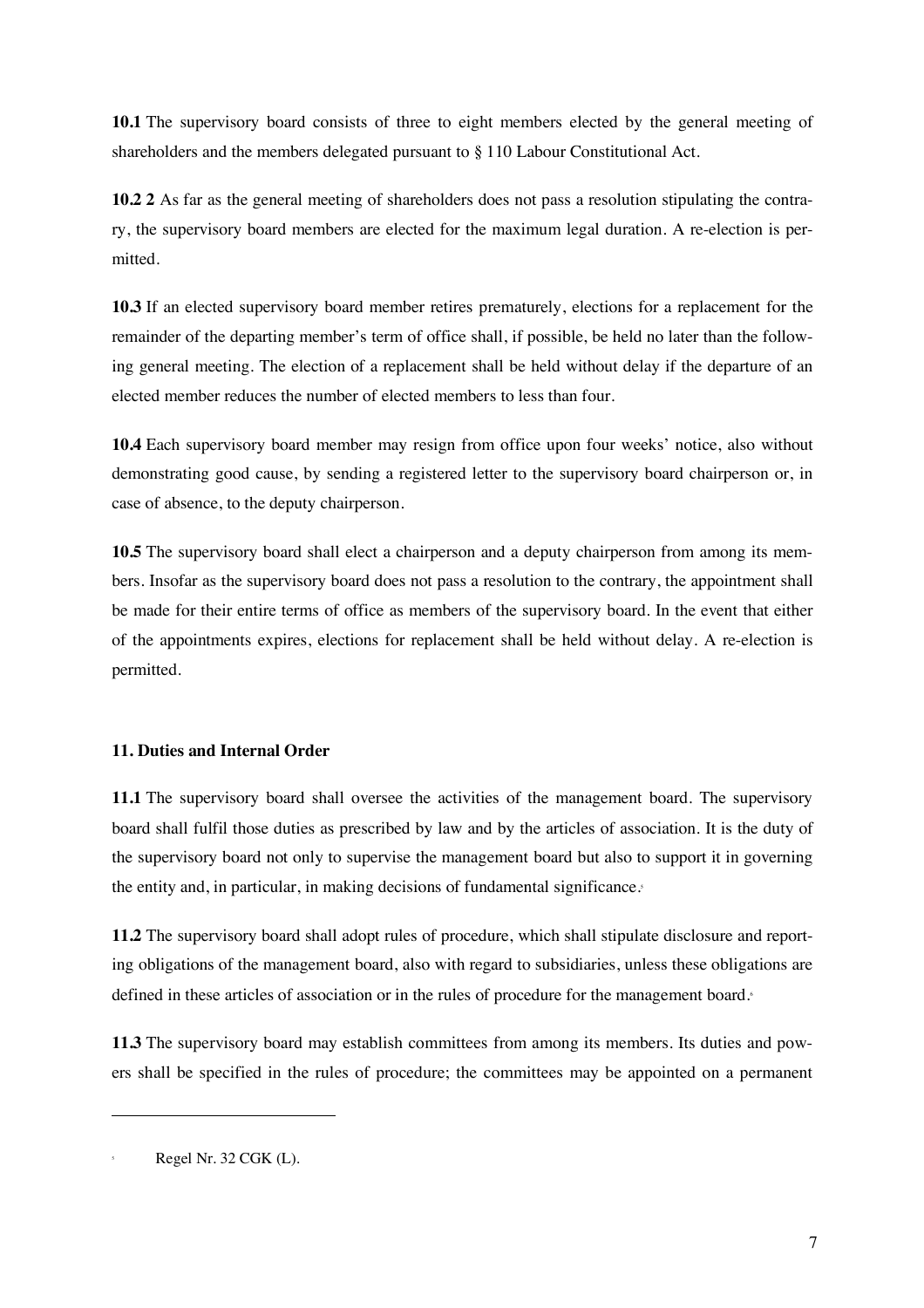basis or for individual duties. Decision making and consent powers may also be transferred to the committees. In any case, an audit committee shall be established.<sup>7</sup>

**11.4** The committees, represented by their chairpersons, shall report periodically to the supervisory board on the work of the committee. The supervisory board's report to the general meeting of shareholders shall address the activities of the committees.<sup>8</sup>

**11.5** The supervisory board shall be entitled to adopt amendments to the articles of association involving only changes in the wording.

#### **12. Management and Voting on Resolutions**

**12.1** The supervisory board shall meet as often as necessary, at least once per quarter calendar year.

**12.2** The supervisory board meetings shall be called by the chairperson or, in the event of prevention, by the deputy chairperson, by letter or equivalent means of communication such as fax or electronic means of communication (e-mail), specifying the place, time and agenda of the meeting. The letters of invitation shall be sent out at least seven days prior to the time of the meeting. In urgent cases, the meeting may be called at least two days in advance by telephone or telegraph.

**12.3** Each member of the supervisory board or the management board may, upon specifying the purpose and reasons in writing, demand that the supervisory board chairperson calls a supervisory board meeting without delay. In the event of failure to comply with a request made by at least two supervisory board members or by the management board, the applicants themselves shall be entitled to call a supervisory board meeting upon making known the matter at hand. The meeting shall be held within two weeks after it has been called.

**12.4** The supervisory board is competent to pass resolutions if the meeting has been called in due form, as defined by paragraph 2 or 3 above, and at least half of the members elected by the general meeting of shareholders, including the chairperson or the deputy chairperson, are attending.

**12.5** Resolutions are adopted by a simple majority of the votes cast. In the event of a tie – including in the case of elections – the person presiding the meeting shall have the casting vote. An abstention shall be deemed to be a non-vote.

l

Regel Nr. 34 CGK (C).

Regel Nr. 34 CGK  $(C)$ .

Regel Nr. 39 CGK (C).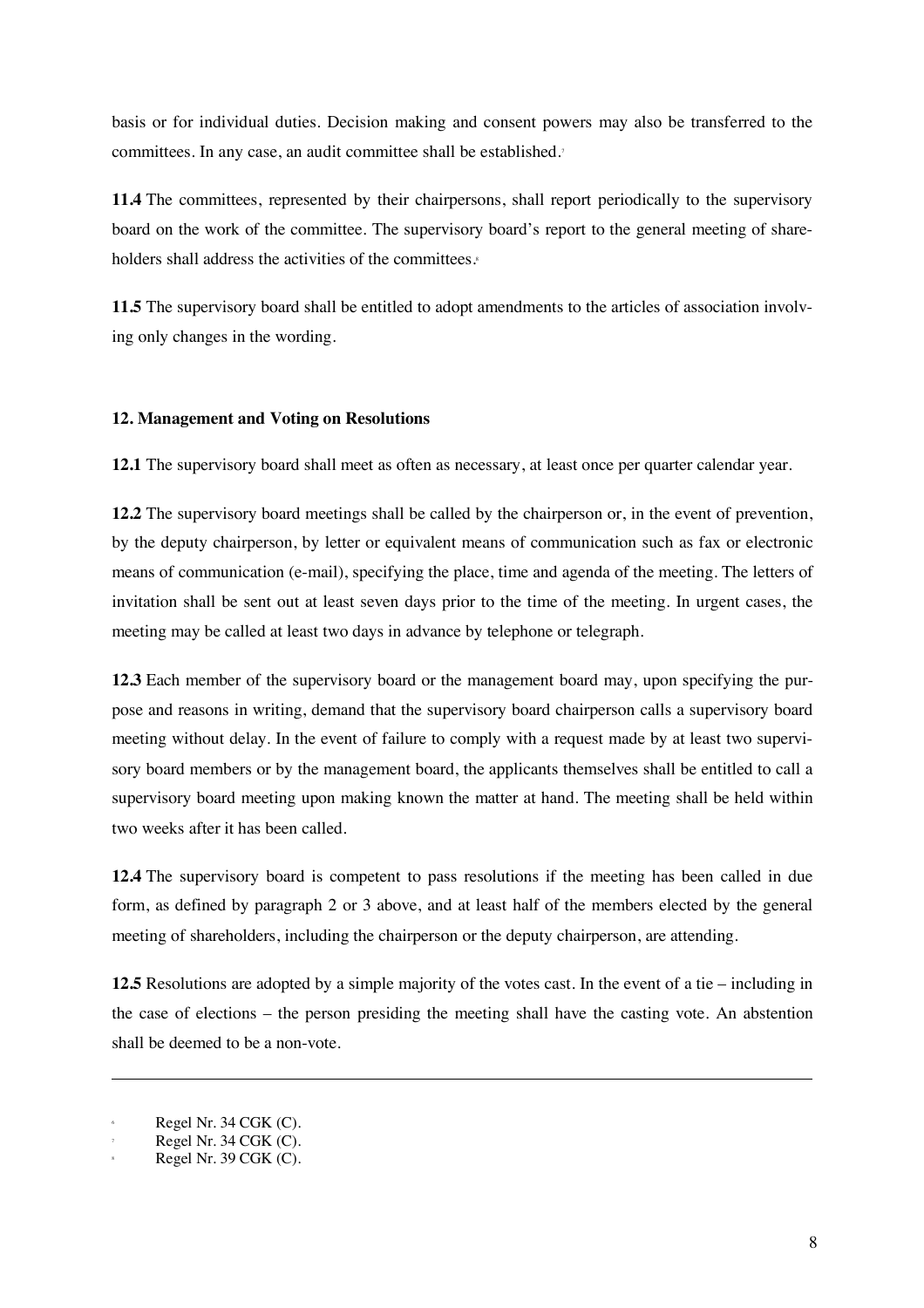**12.6** The supervisory board members are not entitled to have their duties exercised by other persons. A supervisory board member may, however, delegate another supervisory board member in writing to represent him for a single meeting; the represented supervisory board member shall not be counted towards the quorum necessary to adopt resolutions in the meeting. The right to preside the meeting is non-assignable. Votes may also be submitted in writing.

**12.7** In urgent cases, resolutions may also be voted upon in writing, including votes by fax or electronic means of communication (e-mail), if no supervisory board member expressly objects thereto without delay. In particularly urgent cases, votes may also be held by telephone, subject to the approval of all the supervisory board members. A resolution has been validly passed if all members of the supervisory board have been invited to cast their votes and at least half of the members, including the chairperson or the deputy chairperson have cast their votes. A report thereon shall be given in the following meeting.

**12.8** For resolutions voted upon in writing or by telephone, representation within the meaning of item 12.6 above is not permissible.

**12.9** A protocol shall be kept on the meetings of the supervisory board.

#### **13. Remuneration of the Supervisory Board Members**

The supervisory board members shall receive the remuneration for their term of office and permeeting compensation as proposed by the management board and approved by the general meeting of shareholders as well as reimbursement of expenses.

#### **V. General Meeting**

#### 14. Convocation and Public Notice of the Meeting<sup>®</sup>

**14.1** The general meeting shall be called by the management board or – in cases defined by law – by the supervisory board in accordance with the provisions of § 106 Austrian Stock Corporation Act.

**14.2** The general meeting shall be held at the company's registered office or in one of its domestic branch offices or in the capital city of an Austrian federal state.

Regel Nr. 4 CGK (L).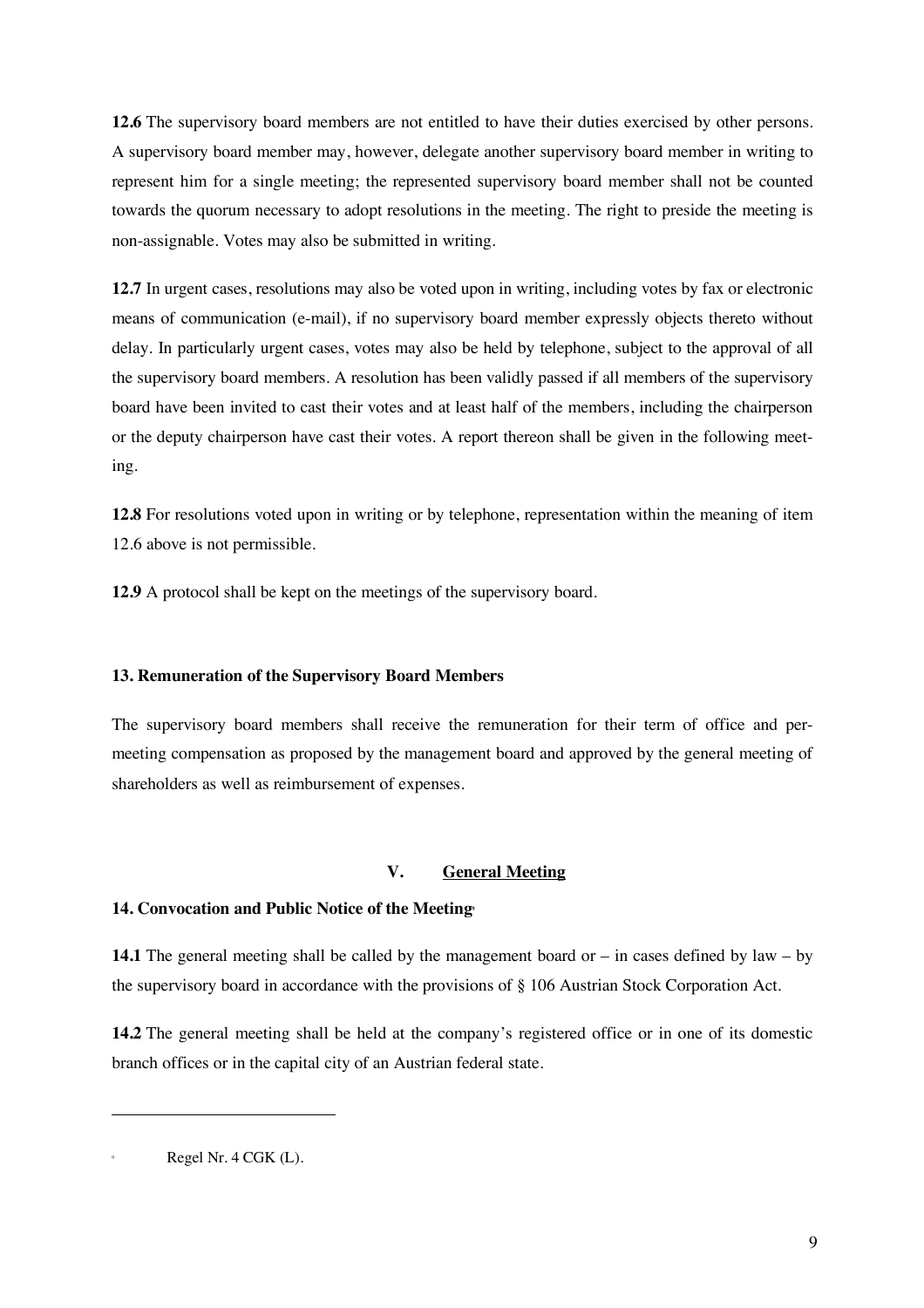**14.3** The fact that an annual general meeting of shareholders has been called must be announced on the  $28<sup>*</sup>$  day before the general meeting at the latest, whereby the extraordinary general meeting is to be called on the  $21$ <sup>s</sup> day before the general meeting at the latest.

**14.4** The announcement of the calling shall be published in accordance with item 4 of the articles of association.

### **15. Participation**

**15.1** Entitlement to participate in the general meeting of shareholders and to exercise shareholder's rights shall be determined by the shares owned at the end of the tenth day before the date of the general meeting of shareholders (substantiation date). Shareholders wishing to participate in and to exercise their voting rights at the general meeting must submit to the company proof of their ownership of shares as of the substantiation date.

**15.2** For bearer shares held in custody, proof of ownership as of the substantiation date for the purposes of substantiating entitlement to participate in the general meeting of shareholders and to exercise other shareholder rights shall be submitted to the company in the form of a confirmation issued by a custodian bank with its registered office in a member country of the European Economic Area or in a full member state of the OECD (depositary confirmation). This depositary confirmation must be received by the company or another agent specified in the invitation to the general meeting by no later than the third business day before the general meeting.

**15.3** The depositary confirmation must be submitted in text form. The company will accept depositary confirmations by means of an internationally used, specially secured bank communication network provided that the users of the network can be uniquely identified.

**15.4** Depositary confirmations shall be accepted in German and English. The invitation may declare that depositary confirmations will be accepted in further languages.

**15.5** Statements submitted to the company by shareholders or banks must be submitted in writing in German or English in order to be legally effective.

**15.6** The proceedings of the general meeting shall be conducted in German.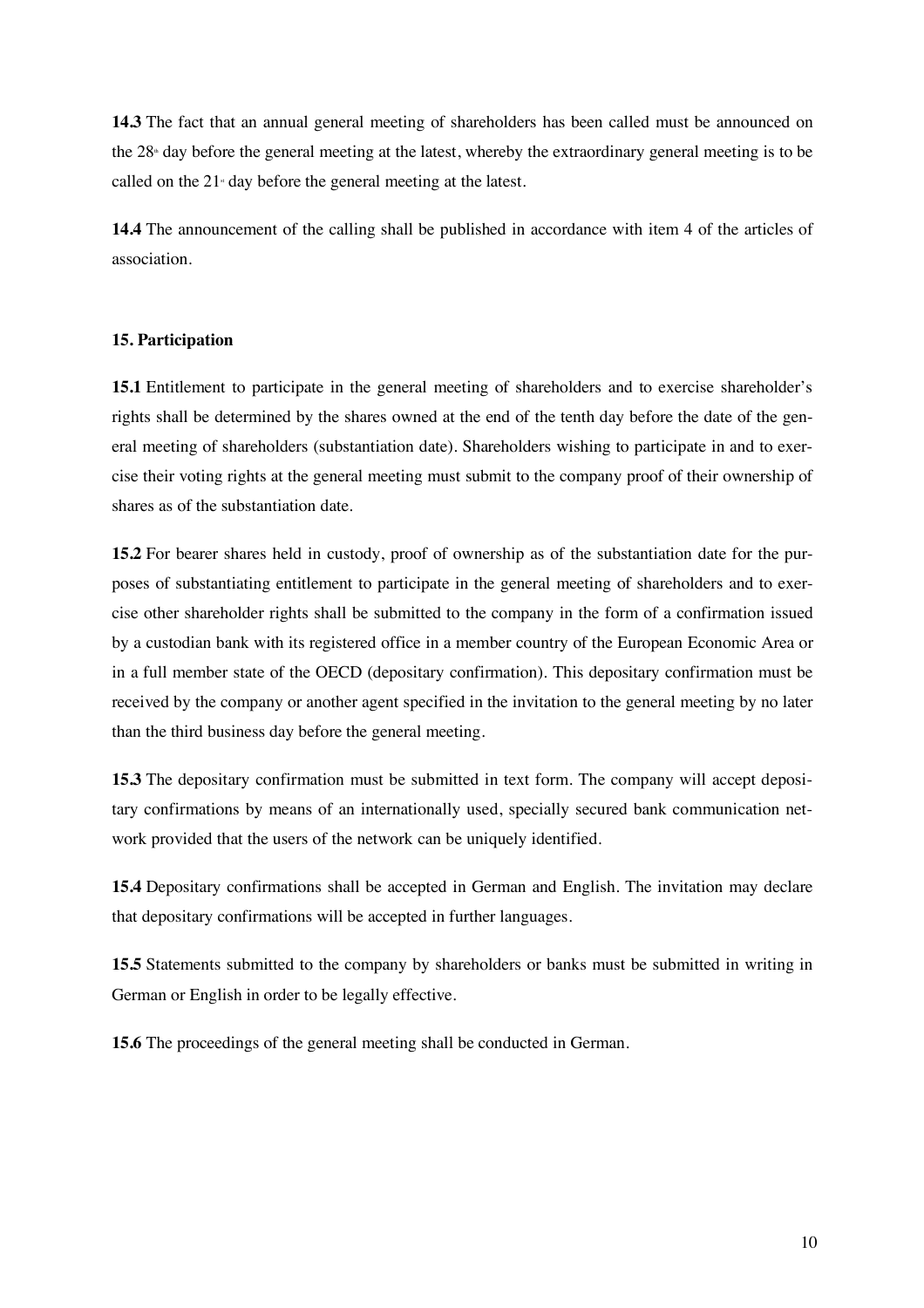### **16. Voting Rights**

**16.1** Each share conveys one vote.<sup>®</sup> The voting rights shall be exercised by number of shares. A shareholder can vote differently for different shares.

**16.2** The voting right becomes exercisable upon complete payment of the minimum subscribed share by law in the company's capital.

**16.3** The exercise of the voting right by proxy is possible only through a written power of attorney, which must be submitted to the company in writing and which it has to retain. Such a written power of attorney can also be submitted by electronic means of communication (e-mail). The submission via SMS (short message service) is excluded. Details regarding the granting or withdrawal of such proxy shall be subject to the invitation to the general meeting.

### **17. Chair**

**17.1** The chair in the general meeting is held by the chairperson of the supervisory board or the deputy chairperson. If neither of them appears or is willing to conduct the meeting, then the notary called for certification shall chair the meeting until the election of a chairperson.

**17.2** The chairperson of the general meeting conducts the proceedings and determines the sequence of the items on the agenda as well as the manner of voting.

**17.3** The chairman of the general meeting ensures that the meeting is run efficiently and that the rights and interests of all the shareholders are observed. The chairman shall, in particular, counteract any abuse of rights by meeting participants and guarantee that the rights of minority shareholders are respected as well as that any short breaks taken in the general meeting of shareholders for a justified reason and which do not constitute an adjournment, are not intended to hinder the exercise of shareholder rights. The chairman shall not, without good reason, resign from his function or delay the signing of the meeting minutes.

**17.4** The members of the management board and supervisory board should attend the general meeting if at all possible. The auditor of the annual financial statements must be in attendance at the annual general meeting.

Regel Nr.  $2 \text{ CGK (C)}$ .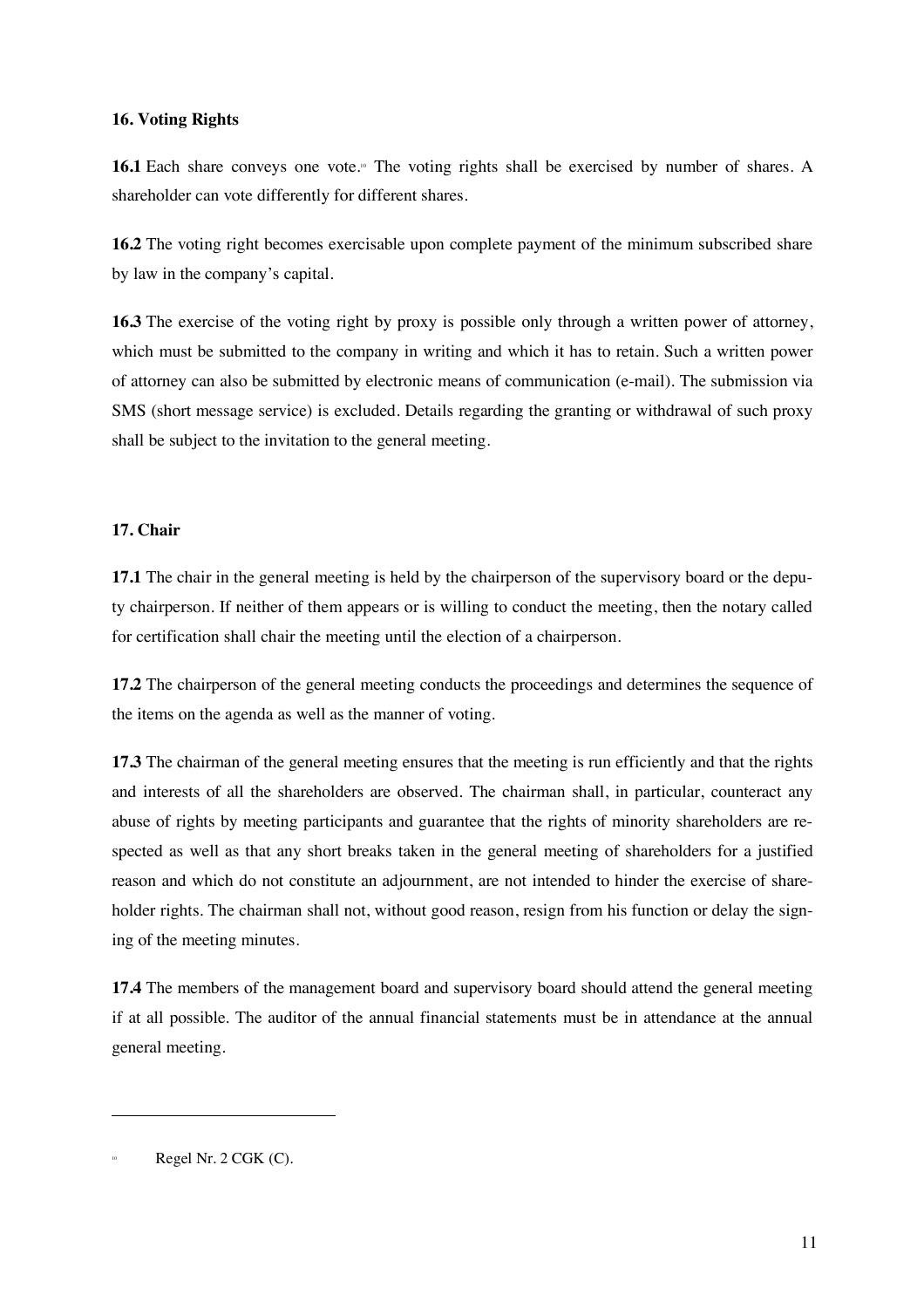#### **18. Adoption of Resolutions**

**18.1** Unless a different type of majority is mandatorily prescribed by law or by the articles of association, the general meeting adopts resolutions by a simple majority of the votes cast and, in the event that a capital majority is required, by a simple majority of the share capital represented in the vote.

**18.2** A resolution to remove or not to consider an item on the agenda may be adopted only if it is supported by sound reasons. Any motion in this respect shall include a detailed justification. A decision to remove or not to consider items put on the agenda at a shareholder's request requires the consent of all shareholders who put the issue on the agenda and a general meeting resolution supported by a majority of 75% of the capital represented.

**18.3** Any shareholder objecting to a resolution shall be given the opportunity to put forward concise reasons for those objections.

# **VI. Annual Financial Statements, Profit Distribution and Audit of Annual Financial Statements**

#### **19. Business Year**

The company's business year is the calendar year.

### **20. Annual Financial Statements and Profit Distribution**

**20.1** The management board shall, within the first five months of each business year, prepare the annual financial statements and the management report supplemented by the notes and as well as the consolidated financial statements and the consolidated management report and the corporategovernance-report for the previous financial year and present those, after having been audited by the company's auditor, to the supervisory board together with its proposal for distribution of net profit.

**20.2** The supervisory board shall, within two months of their presentation, review such documents, render its statement to the management board and deliver a report to the general meeting.